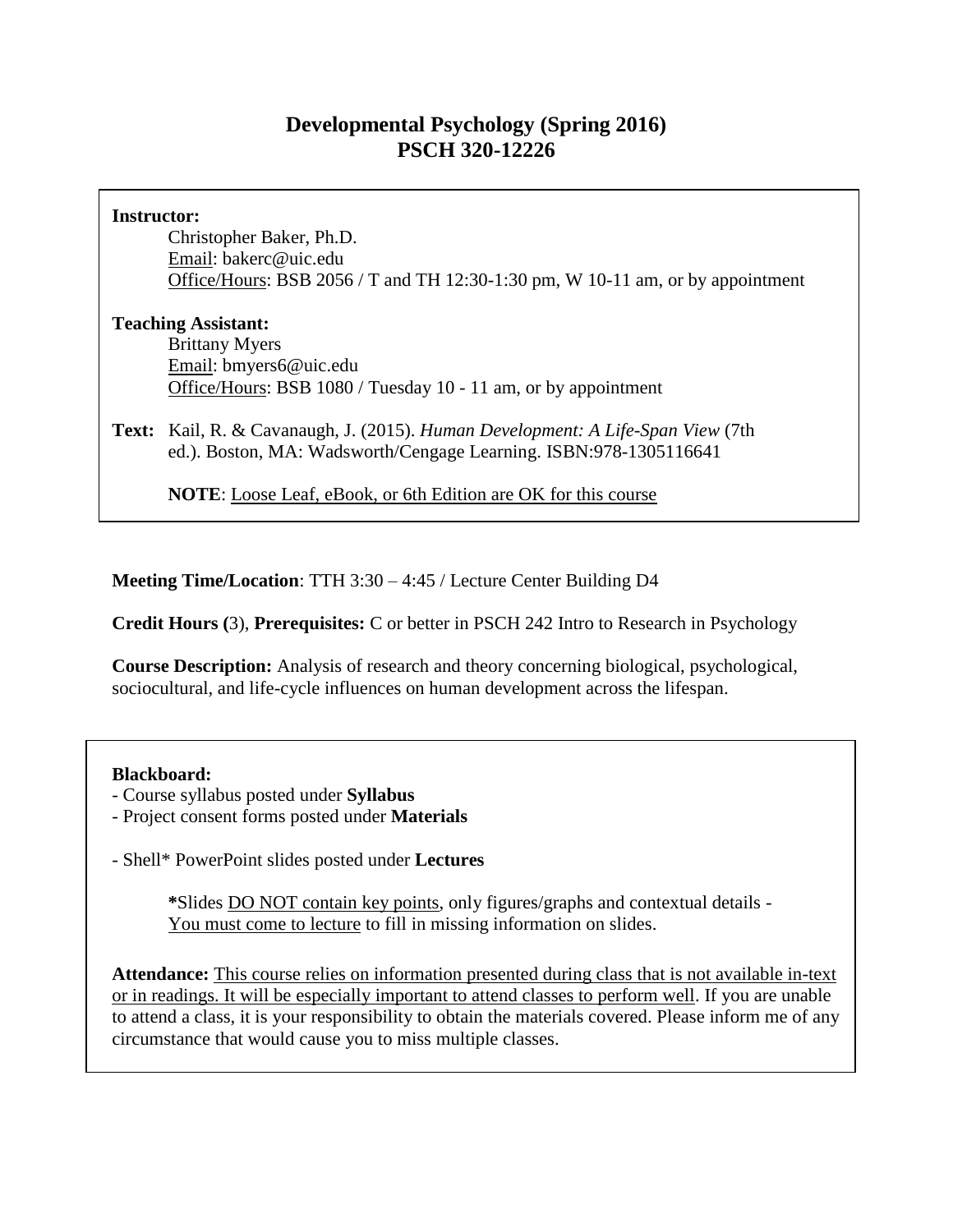**Disability Services:** If you require accommodations for a disability, please contact the Disability Resource Center for an appointment to discuss your needs and the process for requesting accommodations. Since accommodations may require early planning, please contact DRC as soon as possible:

Website: http://drc.uic.edu (312) 413-2183 Voice (312) 413-7781 FAX, DRC Staff Members contact information is available on the Meet the DRC Staff Page (http://drc.uic.edu/meet-the-drc-staff)

# **Please let me know if there is anything I can do to be helpful!**

**Academic Dishonesty:** Students will be held to the University's standards on academic dishonesty as described in the following Student Code of Conduct: http://dos.uic.edu/docs/Student%20Disciplinary%20Policy.pdf

| <b>EVALUATION: Overview</b> |  |
|-----------------------------|--|
|-----------------------------|--|

| Tvpe                                         | <b>Points</b>          | <b>Course Grade</b> |
|----------------------------------------------|------------------------|---------------------|
| <b>Section 1 exam:</b>                       | 50 pts                 | 1/6                 |
| <b>Section 2 exam:</b>                       | 50 pts                 | 1/6                 |
| <b>Section 3 exam:</b>                       | 50 pts                 | 1/6                 |
| <b>Quizzes + Discussions</b>                 | 50 pts $(30 + 20$ pts) | 1/6                 |
| <b>Naturalistic Observation:</b>             | 50 pts                 | 1/6                 |
| 50 pts<br><b>Cross-Sectional Experiment:</b> | 1/6                    |                     |
|                                              | <b>300 pts</b>         | 100%                |

**Extra Credit: (1) Creative Project. (2) Extra credit opportunities will be available in-class. The more you attend class, the more likely you will be around when an extra credit opportunity is administered.**

**Makeup Policy: Makeup exams and quizzes are all-essay format and are substantially more difficult than scheduled tests. It is to your benefit to attend all scheduled tests.**

**Curve: Grades will be scaled when appropriate. Otherwise, grades will be based on the standard 90/80/70/60 scale.**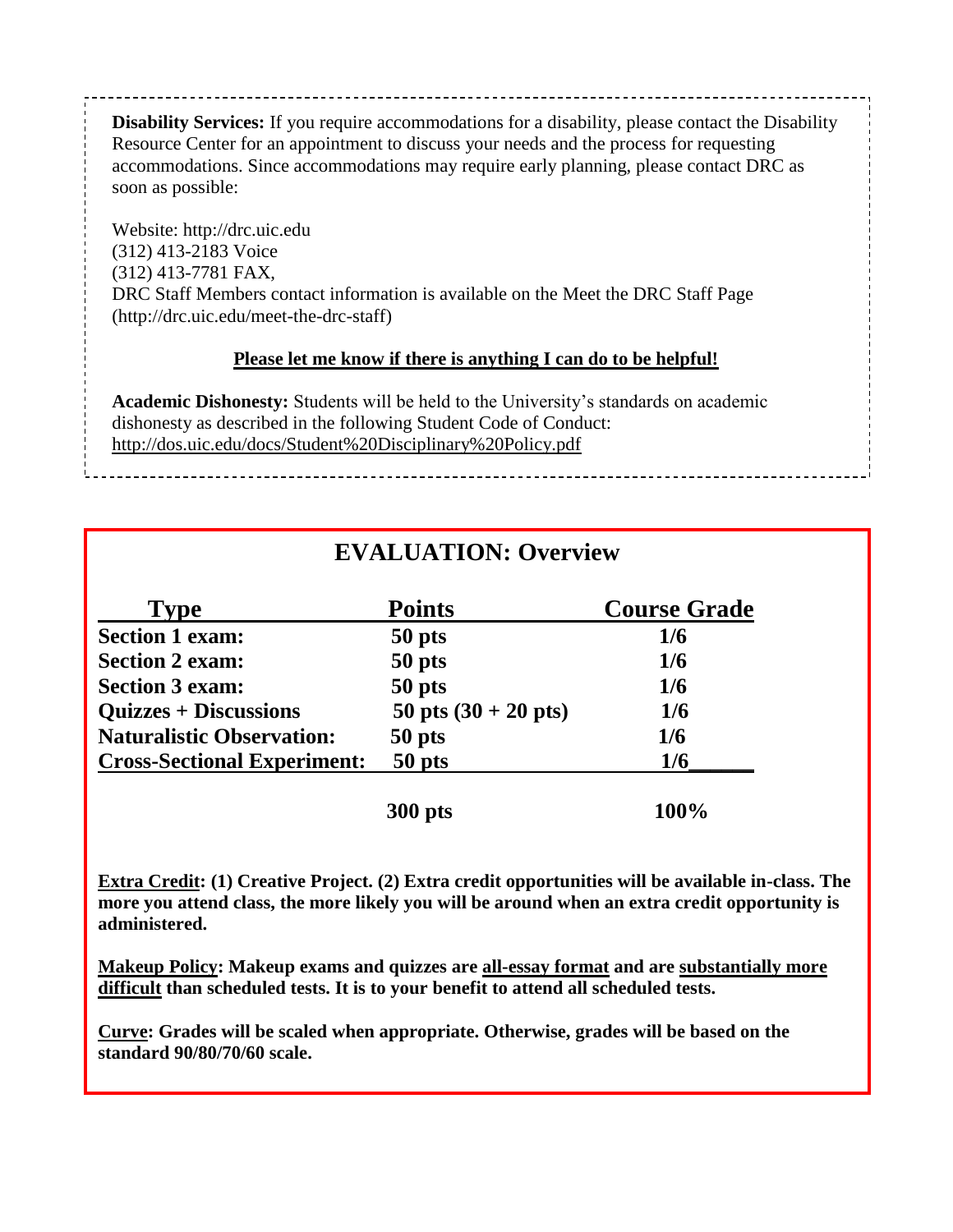### **Course Outline: 1/12/2016-5/28/2016 \* Outline subject to change with advanced notice**

-- *week 1--*

**January 12: Course Overview** 

**January 14:** Foundational Concepts and Theories Reading*: Chapter 1 (sections 1.1, 1.2)*

**--***week 2--*

**January 19:** Developmental Research Reading*: Chapter 1 (section 1.3)*

**January 21:** Heredity and Environment - Film Reading*: Chapter 2 (section 2.1)*

**\* January 22, Last day to complete late registration; last day to add a course(s) or make section changes; last day to drop individual courses via Student Self-Service without receiving W (Withdrawn) grade on academic record. Last day to submit Withdraw from Term request via Student Self-Service and receive 100% cancellation of tuition and fees.**

**--**w*eek 3--* **January 26:** Prenatal Development, Infant Mortality Reading*: Chapter 2 (sections 2.3, 2.4)*

**January 28: Quiz 1, Discussion 1**

**--**w*eek 4--*

**February 2:** The Newborn and Physical Development Reading*: Chapter 3 (sections 3.1, 3.2)*

**February 4:** Sensation, Perception, and Becoming Self-Aware Reading*: Chapter 3 (sections 3.4, 3.5)*

**--**w*eek 5--*

**February 9:** Early Cognitive Development, Information Processing Reading*: Chapter 4 (sections 4.1, 4.2)*

**February 11:** Culture and Language Reading*: Chapter 4 (sections 4.3, 4.4)*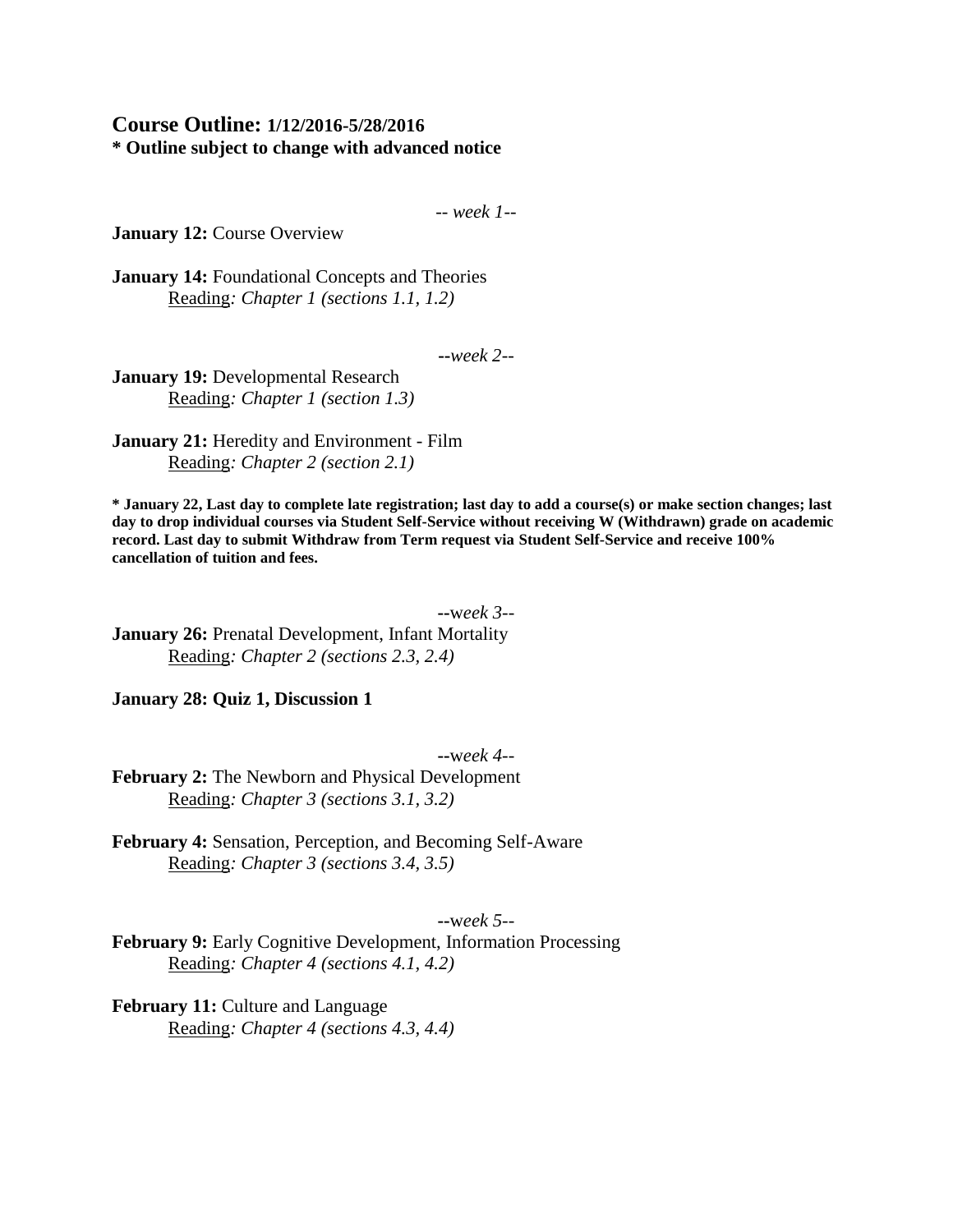#### **February 16: EXAM 1**

February 18: Attachment and Emotions Reading*: Chapter 5 (sections 5.1, 5.2)*

**--***week 7--*

**February 23:** Gender Roles and Identity - Presentation Reading*: Chapter 5 (sections 5.4)*

**February 25:** Cognitive Development, Intelligence Testing Reading*: Chapter 6 (sections 6.1, 6.2)*

**--***week 8--*

**March 1:** Special Children, Needs, Skills Reading*: Chapter 6 (sections 6.3, 6.4)*

**March 3: Quiz 2, Discussion 2**

**--***week 9--*

**March 8:** Peers and Media, Understanding Others Reading*: Chapter 7 (sections 7.2, 7.3, 7.4)* **Naturalistic Observation Due**

**March 10:** Health and Morality Reading*: Chapter 8 (sections 8.2, 8.3, 8.4)*

**--***week 10--*

**March 15:** Identity, Struggles of Adolescence Reading*: Chapter 9 (sections 9.1, 9.2, 9.4)*

**March 17: EXAM 2**

**\* March 18, Last day for undergraduate students to use optional late drop in college office and receive grade of W on academic record.**

### **March 21-25 SPRING BREAK**

**--***week 11--*

**March 29:** Emerging Adulthood, Health, Cognitive Development Reading*: Chapter 10 (sections 10.1, 10.2, 10.3)*

#### **March 31: Speaker**

Reading*: Chapter 11 (section 11.2, 11.4)*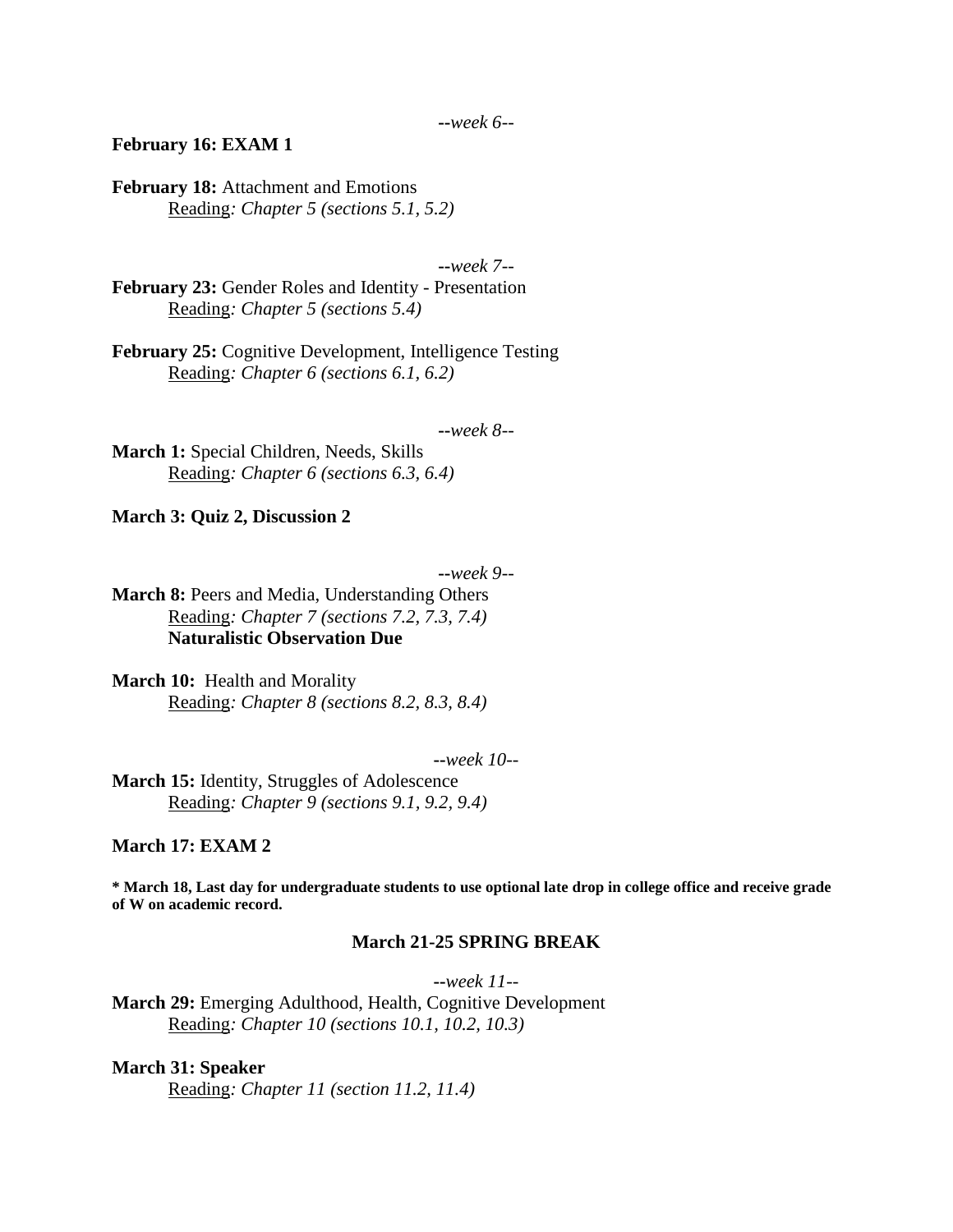**--***week 12--*

**April 5:** Occupational Issues Reading*: Chapter 12 (section 12.1, 12.2)*

**April 7:** Cognitive and Personality Changes Reading*: Chapter 13 (section 13.2, 13.3)*

**--***week 13--*

**April 12:** Physical Aging, Mental Health Reading*: Chapter 14 (section 14.2, 14.3, 14.4)*

**April 14: Quiz 3, Discussion 3**

**--***week 14--*

**April 19:** Psychosocial Aging, Support, Social Issues Reading*: Chapter 15 (section 15.1, 15.2, 15.4, 15.5)* **Cross-Sectional Quasi-Experiments Due**

**April 21:** End of Life, Bereavement Reading*: Chapter 16 (section 16.1, 16.3, 16.5)*

**--***week 15--*

**April 26: Creative Projects**

**April 28: EXAM 3**

# **EXTRA CREDIT: Creative Project**

**The purpose of this project is to give students an opportunity to demonstrate substantial knowledge of a course topic using creative means. Students will be judged on the degree to which they demonstrate knowledge of a topic and their creativity in demonstrating this knowledge. Groups projects (up to 5 students) are allowed for those doing music or other performance-based activities; these should not exceed 5 mins. Students may be awarded up to 10 points extra credit.**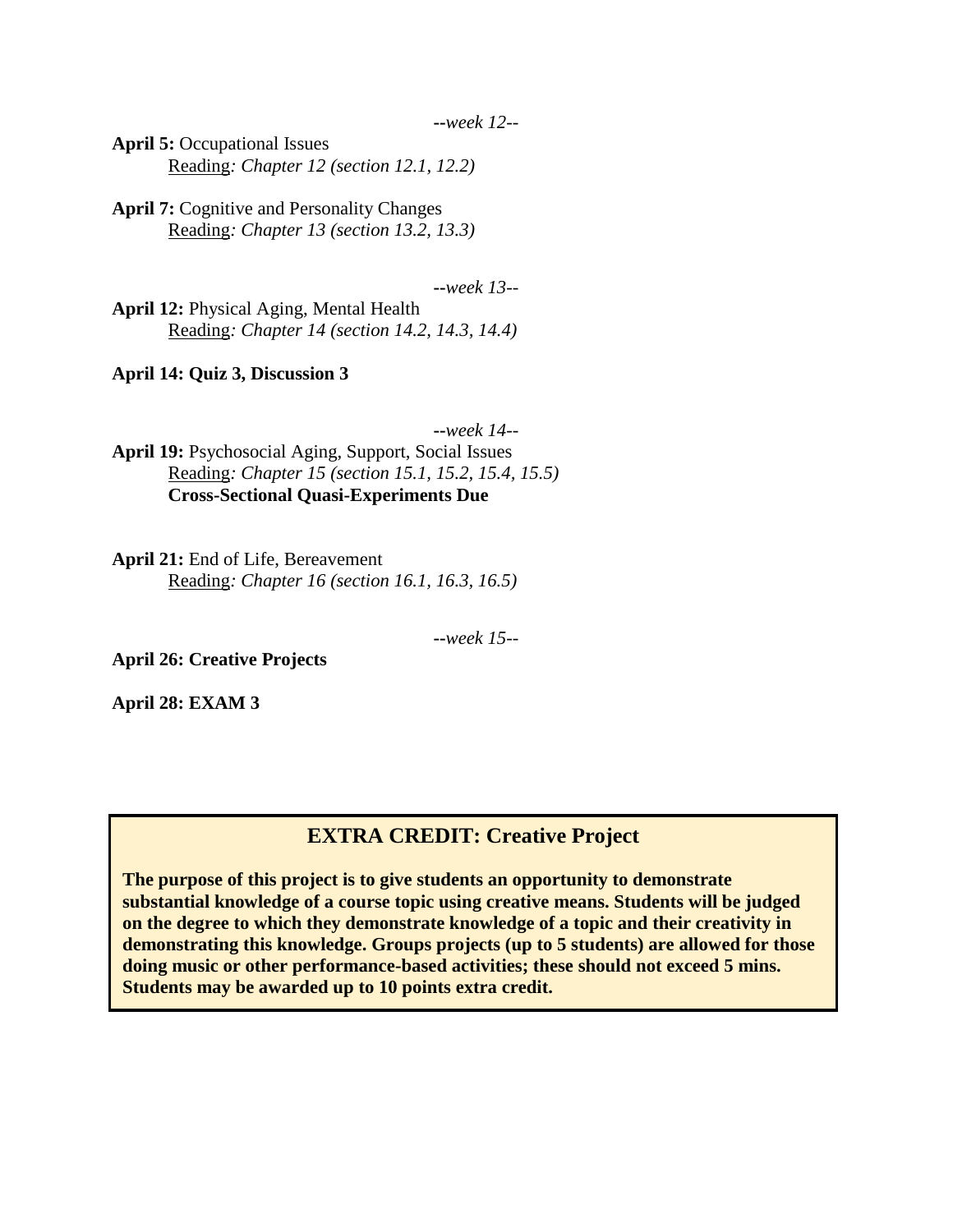# **Naturalistic Observation of a Child: Due March 8**

Step 1: Locate a child between 1-3 or 3-6 years of age. This cannot be your child. The less related you are to this child the better, but it can be a family member.

Step 2: Obtain consent (**NOTE**: consent form provided) from the child's parents or guardians for the observation. Be sure to reiterate that the purpose of your observation is for a course assignment, that you will not be testing the child in any way, that you will not be sharing your observation with any students, and that you only want to observe a child in a normal situation.

Step 3: Arrange a time to observe the child in a "natural habitat" for 1 hour. The observation should be conducted in-home or a setting familiar to the child. You must be free to observe and cannot be responsible for the child during the observation period (e.g., no babysitting).

Step 4: Place yourself in as unobtrusive a place as possible. You should practice observing from different locations before you begin the formal observation period. The child may ask what you are doing - say that you are doing something for school and will be writing things down for a while. Do not invite any kind of contact with the child; don't talk except when the child talks directly to you, in which case you should say that you are busy and will play a little later.

Step 5: For 1 hour, write down everything the child does. Try not to summarize. Write down the child's speech word-for-word. If the child is talking to someone else, write down the other person's replies too, if you can. Describe the child's movements. Describe only what you see and hear. Do not make assumptions or evaluations about what is happening in the child's mind.

# **Write-up: Instructions**

# FORMAT:

**Write-up**: 3 Pages, Double Spaced, 11 pt font, 1 inch margins. **Observation notes**: Handwritten or typed. Should reflect 1 hour of observation.

# SUBMISSION:

A printed hard-copy of your project should be submitted in class. This includes: (1) the 3-page paper, (2) the observation notes, and (3) the signed consent form.

# TOPIC:

Include a brief description of who you observed and the setting of your observation. Analyze your observation based on Erik Erikson's Theory of Psychosocial Development. Analyze your observation based on two other main concepts from the course**.**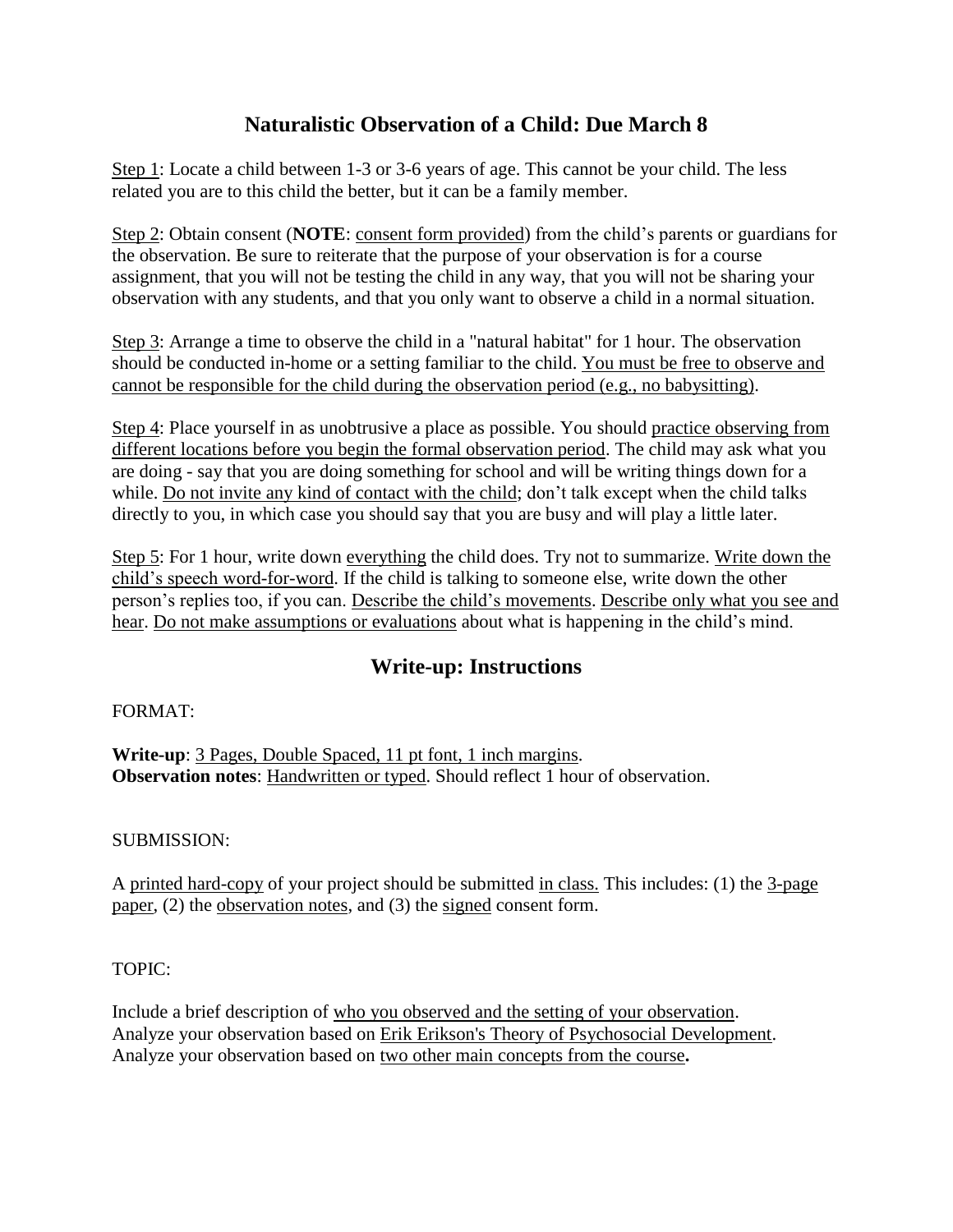GRADING:

**This paper is 1/6 of your final grade, thus it should be of professional college-level quality. This paper is short. The goal is to say as much as you can with as few words as possible. This is an important skill to master and it applies to almost every professional context.** 

**10 points:** Detailed raw notes showing diligent attempt to observe all behavior for 1 hour. **10 points:** Analysis of findings based on Erik Erikson's theory.

**10 points:** Analysis of findings based on first additional course concept.

**10 points:** Analysis of findings based on second additional course concept.

**10 points:** Overall quality of writing.

Deductions:

**-1 pt**: Not stapled

**-5 pts**: Each significant spelling error

**-5 pts**: Each instance of failing to follow format requirements or assignment instructions

# **Cross-Sectional Quasi-Experiment: Due April 19**

Step 1: Locate 5 individuals 18-19 years old and 5 individuals 28-29 years old. These cannot be students in this class, close friends, or family members. Match the groups across demographics (e.g., similar gender, ethnicity, SES, etc.). It will take time to find these individuals, plan ahead.

Step 2: Add 5 questions about memories to the questionnaire that you think will highlight different stages of development between your two groups.

Step 3: Obtain consent (**NOTE**: consent form provided) from each participant. Participants will be asked to respond to a short questionnaire about their memories for a course assignment. They should review the questions before they consent to participate. Make sure they understand that recalling these memories may be extremely emotional and potentially distressing and that they should participate only if they feel they will not be negatively affected.

Step 4: Administer the questionnaire to your 10 participants.

# *QUESTIONNAIRE:*

1. Briefly describe the memory that provides you with the most amount of happiness at this point in your life.

2. Briefly describe a memory that reflects a major turning point in your life.

3. Briefly describe a memory that reflects a major obstacle you overcame.

4-8. Five questions about memories of your choosing......